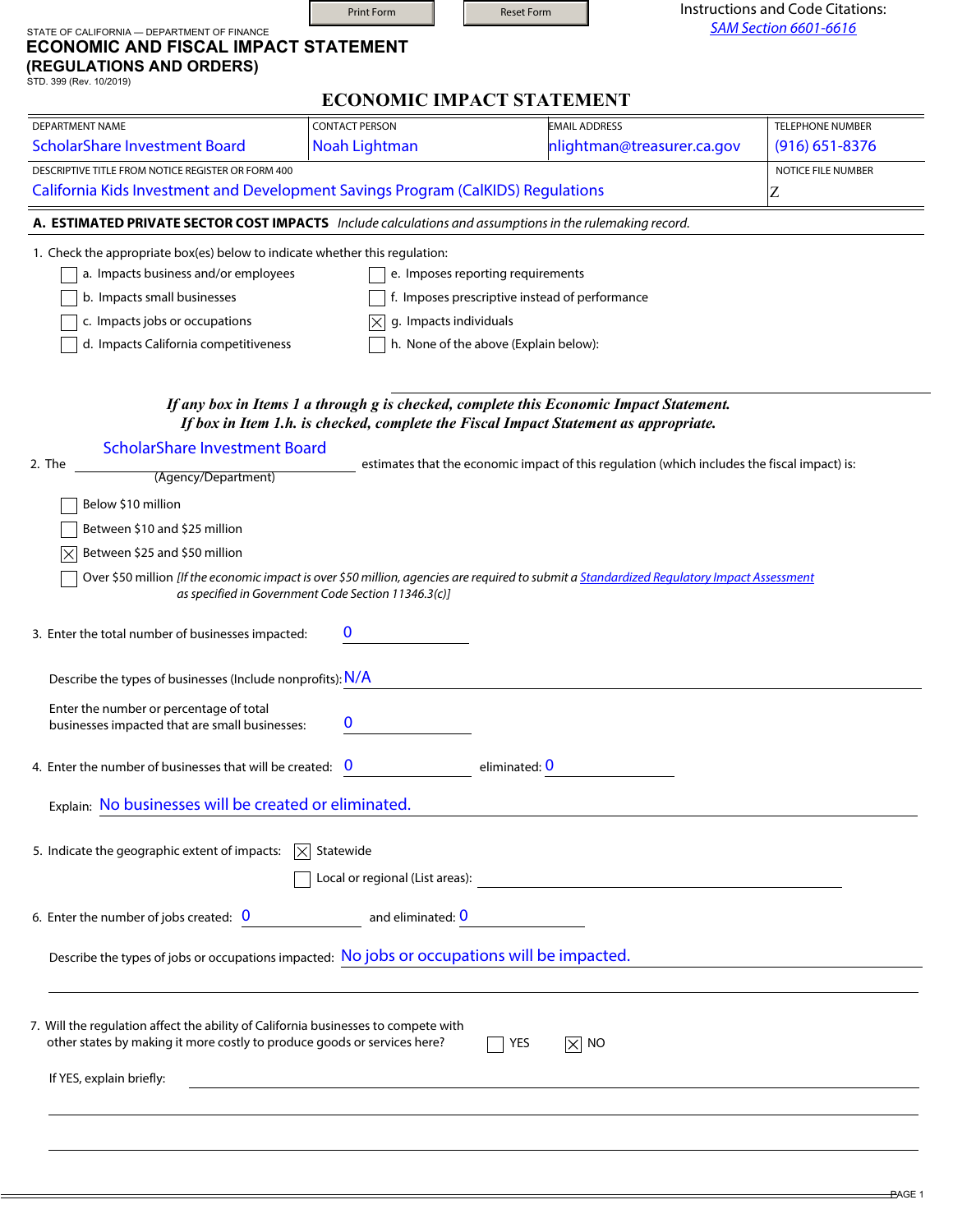|                                                                                                                                                                                                                                                                                       | Print Form                                      | <b>Reset Form</b>                     | Instructions and Code Citations:<br><b>SAM Section 6601-6616</b> |  |
|---------------------------------------------------------------------------------------------------------------------------------------------------------------------------------------------------------------------------------------------------------------------------------------|-------------------------------------------------|---------------------------------------|------------------------------------------------------------------|--|
| STATE OF CALIFORNIA - DEPARTMENT OF FINANCE<br><b>ECONOMIC AND FISCAL IMPACT STATEMENT</b>                                                                                                                                                                                            |                                                 |                                       |                                                                  |  |
| (REGULATIONS AND ORDERS)<br>STD. 399 (Rev. 10/2019)                                                                                                                                                                                                                                   |                                                 |                                       |                                                                  |  |
|                                                                                                                                                                                                                                                                                       |                                                 | ECONOMIC IMPACT STATEMENT (CONTINUED) |                                                                  |  |
| <b>B. ESTIMATED COSTS</b> Include calculations and assumptions in the rulemaking record.                                                                                                                                                                                              |                                                 |                                       |                                                                  |  |
|                                                                                                                                                                                                                                                                                       |                                                 |                                       |                                                                  |  |
| 1. What are the total statewide dollar costs that businesses and individuals may incur to comply with this regulation over its lifetime? $\frac{1}{5}$ $\frac{575}{27}$                                                                                                               |                                                 |                                       | Years: N/A                                                       |  |
| a. Initial costs for a small business: $\frac{1}{2}N/A$                                                                                                                                                                                                                               |                                                 |                                       |                                                                  |  |
| b. Initial costs for a typical business: $\frac{1}{2}N/A$                                                                                                                                                                                                                             |                                                 |                                       | Annual ongoing costs: \$ N/A Years: N/A                          |  |
| \$75<br>c. Initial costs for an individual:                                                                                                                                                                                                                                           |                                                 |                                       | Annual ongoing costs: \$ 0 Years: 12                             |  |
| d. Describe other economic costs that may occur: No other economic costs will occur besides the \$75 financial incentive offered<br>until a newborn beneficiary reaches age 12.                                                                                                       |                                                 |                                       |                                                                  |  |
|                                                                                                                                                                                                                                                                                       |                                                 |                                       |                                                                  |  |
| 2. If multiple industries are impacted, enter the share of total costs for each industry: $N/A$ .                                                                                                                                                                                     |                                                 |                                       |                                                                  |  |
|                                                                                                                                                                                                                                                                                       |                                                 |                                       |                                                                  |  |
| 3. If the regulation imposes reporting requirements, enter the annual costs a typical business may incur to comply with these requirements.                                                                                                                                           |                                                 |                                       |                                                                  |  |
| Include the dollar costs to do programming, record keeping, reporting, and other paperwork, whether or not the paperwork must be submitted. $\pm N/A$                                                                                                                                 |                                                 |                                       |                                                                  |  |
| 4. Will this regulation directly impact housing costs?                                                                                                                                                                                                                                | $ \overline{\times} $ NO<br>YES<br>$\mathbf{I}$ |                                       |                                                                  |  |
|                                                                                                                                                                                                                                                                                       |                                                 |                                       | If YES, enter the annual dollar cost per housing unit: \$        |  |
|                                                                                                                                                                                                                                                                                       |                                                 |                                       |                                                                  |  |
| 5. Are there comparable Federal regulations?                                                                                                                                                                                                                                          | $ \times $ NO<br>$\overline{\phantom{a}}$ YES   | Number of units:                      |                                                                  |  |
| Explain the need for State regulation given the existence or absence of Federal regulations: The regulations implement the CalKIDS Program.                                                                                                                                           |                                                 |                                       |                                                                  |  |
|                                                                                                                                                                                                                                                                                       |                                                 |                                       |                                                                  |  |
|                                                                                                                                                                                                                                                                                       |                                                 |                                       |                                                                  |  |
| Enter any additional costs to businesses and/or individuals that may be due to State - Federal differences: $\frac{1}{2}$ N/A                                                                                                                                                         |                                                 |                                       |                                                                  |  |
| C. ESTIMATED BENEFITS Estimation of the dollar value of benefits is not specifically required by rulemaking law, but encouraged.                                                                                                                                                      |                                                 |                                       |                                                                  |  |
| 1. Briefly summarize the benefits of the regulation, which may include among others, the                                                                                                                                                                                              |                                                 |                                       |                                                                  |  |
| health and welfare of California residents, worker safety and the State's environment: The regulations benefit California residents because                                                                                                                                           |                                                 |                                       |                                                                  |  |
| they implement the CalKIDS Program. They provide clear direction to participants, beneficiaries, and administrators on key                                                                                                                                                            |                                                 |                                       |                                                                  |  |
| components of the program. They also provide greater transparency on the administrative aspects of the program's operation.                                                                                                                                                           |                                                 |                                       |                                                                  |  |
| 2. Are the benefits the result of: $\vert\overline{\times}\vert$ specific statutory requirements, or $\vert\overline{\times}\vert$ goals developed by the agency based on broad statutory authority?                                                                                  |                                                 |                                       |                                                                  |  |
|                                                                                                                                                                                                                                                                                       |                                                 |                                       |                                                                  |  |
| Explain: Primary benefits are from state law, but SIB also has broad rulemaking authority.                                                                                                                                                                                            |                                                 |                                       |                                                                  |  |
| 3. What are the total statewide benefits from this regulation over its lifetime? \$\$33,750,000 annually                                                                                                                                                                              |                                                 |                                       |                                                                  |  |
| 4. Briefly describe any expansion of businesses currently doing business within the State of California that would result from this regulation: N/A                                                                                                                                   |                                                 |                                       |                                                                  |  |
|                                                                                                                                                                                                                                                                                       |                                                 |                                       |                                                                  |  |
|                                                                                                                                                                                                                                                                                       |                                                 |                                       |                                                                  |  |
|                                                                                                                                                                                                                                                                                       |                                                 |                                       |                                                                  |  |
|                                                                                                                                                                                                                                                                                       |                                                 |                                       |                                                                  |  |
| D. ALTERNATIVES TO THE REGULATION Include calculations and assumptions in the rulemaking record. Estimation of the dollar value of benefits is not<br>specifically required by rulemaking law, but encouraged.                                                                        |                                                 |                                       |                                                                  |  |
|                                                                                                                                                                                                                                                                                       |                                                 |                                       |                                                                  |  |
| 1. List alternatives considered and describe them below. If no alternatives were considered, explain why not: An alternative with a greater economic<br>impact would require additional amounts for financial incentives. An alternative with a smaller economic impact would require |                                                 |                                       |                                                                  |  |
|                                                                                                                                                                                                                                                                                       |                                                 |                                       |                                                                  |  |
| lesser amounts for financial incentives. After a review of the program budget, SIB recommends the current financial incentives.                                                                                                                                                       |                                                 |                                       |                                                                  |  |

PAGE 2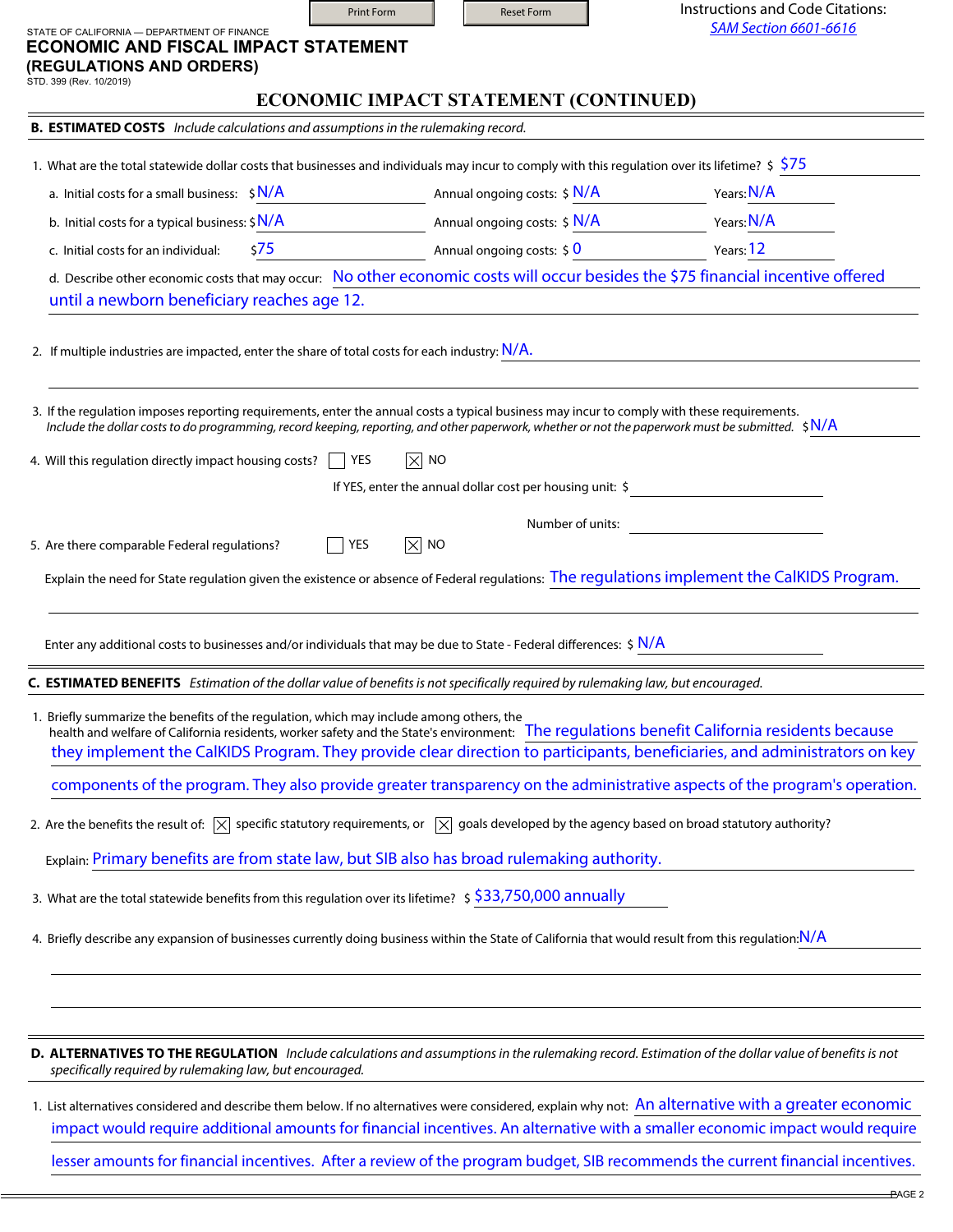|                                    |                                                                                                                                                                                                                                                                                                                                                                                     | Print Form                            | <b>Reset Form</b>                                | Instructions and Code Citations:<br><b>SAM Section 6601-6616</b>                                                                                                                                                                                                                                                                                                                                                                                                                                                                                                |
|------------------------------------|-------------------------------------------------------------------------------------------------------------------------------------------------------------------------------------------------------------------------------------------------------------------------------------------------------------------------------------------------------------------------------------|---------------------------------------|--------------------------------------------------|-----------------------------------------------------------------------------------------------------------------------------------------------------------------------------------------------------------------------------------------------------------------------------------------------------------------------------------------------------------------------------------------------------------------------------------------------------------------------------------------------------------------------------------------------------------------|
| STD. 399 (Rev. 10/2019)            | STATE OF CALIFORNIA - DEPARTMENT OF FINANCE<br><b>ECONOMIC AND FISCAL IMPACT STATEMENT</b><br>(REGULATIONS AND ORDERS)                                                                                                                                                                                                                                                              |                                       |                                                  |                                                                                                                                                                                                                                                                                                                                                                                                                                                                                                                                                                 |
|                                    |                                                                                                                                                                                                                                                                                                                                                                                     | ECONOMIC IMPACT STATEMENT (CONTINUED) |                                                  |                                                                                                                                                                                                                                                                                                                                                                                                                                                                                                                                                                 |
|                                    | 2. Summarize the total statewide costs and benefits from this regulation and each alternative considered:                                                                                                                                                                                                                                                                           |                                       |                                                  |                                                                                                                                                                                                                                                                                                                                                                                                                                                                                                                                                                 |
| Regulation:                        | Benefit: \$ 33,750,000                                                                                                                                                                                                                                                                                                                                                              | Cost: $$0$                            |                                                  |                                                                                                                                                                                                                                                                                                                                                                                                                                                                                                                                                                 |
|                                    |                                                                                                                                                                                                                                                                                                                                                                                     |                                       |                                                  |                                                                                                                                                                                                                                                                                                                                                                                                                                                                                                                                                                 |
|                                    | Alternative 2: Benefit: \$ 0 Cost: \$ 0                                                                                                                                                                                                                                                                                                                                             |                                       |                                                  |                                                                                                                                                                                                                                                                                                                                                                                                                                                                                                                                                                 |
|                                    | 3. Briefly discuss any quantification issues that are relevant to a comparison<br>of estimated costs and benefits for this regulation or alternatives:                                                                                                                                                                                                                              |                                       |                                                  | SIB has made assumptions of program participation to support its                                                                                                                                                                                                                                                                                                                                                                                                                                                                                                |
|                                    | estimated costs for these regulations.                                                                                                                                                                                                                                                                                                                                              |                                       |                                                  |                                                                                                                                                                                                                                                                                                                                                                                                                                                                                                                                                                 |
|                                    | 4. Rulemaking law requires agencies to consider performance standards as an alternative, if a<br>regulation mandates the use of specific technologies or equipment, or prescribes specific<br>actions or procedures. Were performance standards considered to lower compliance costs?<br>Explain: These regulations considered operational needs for the implementation of CalKIDS. |                                       |                                                  | YES<br>$ \overline{\times} $ No                                                                                                                                                                                                                                                                                                                                                                                                                                                                                                                                 |
|                                    | E. MAJOR REGULATIONS Include calculations and assumptions in the rulemaking record.                                                                                                                                                                                                                                                                                                 |                                       |                                                  |                                                                                                                                                                                                                                                                                                                                                                                                                                                                                                                                                                 |
|                                    |                                                                                                                                                                                                                                                                                                                                                                                     |                                       |                                                  | California Environmental Protection Agency (Cal/EPA) boards, offices and departments are required to<br>submit the following (per Health and Safety Code section 57005). Otherwise, skip to E4.                                                                                                                                                                                                                                                                                                                                                                 |
|                                    | 1. Will the estimated costs of this regulation to California business enterprises exceed \$10 million? T YES                                                                                                                                                                                                                                                                        |                                       |                                                  | $ \times $ No                                                                                                                                                                                                                                                                                                                                                                                                                                                                                                                                                   |
|                                    |                                                                                                                                                                                                                                                                                                                                                                                     |                                       | If YES, complete E2. and E3<br>If NO, skip to E4 |                                                                                                                                                                                                                                                                                                                                                                                                                                                                                                                                                                 |
|                                    | 2. Briefly describe each alternative, or combination of alternatives, for which a cost-effectiveness analysis was performed:                                                                                                                                                                                                                                                        |                                       |                                                  |                                                                                                                                                                                                                                                                                                                                                                                                                                                                                                                                                                 |
| Alternative 1:                     | <u> 1989 - Johann Barn, mars eta bainar eta bainar eta baina eta baina eta baina eta baina eta baina eta baina e</u>                                                                                                                                                                                                                                                                |                                       |                                                  |                                                                                                                                                                                                                                                                                                                                                                                                                                                                                                                                                                 |
| Alternative 2:                     | <u> 1989 - Johann Stoff, deutscher Stoffen und der Stoffen und der Stoffen und der Stoffen und der Stoffen und de</u>                                                                                                                                                                                                                                                               |                                       |                                                  |                                                                                                                                                                                                                                                                                                                                                                                                                                                                                                                                                                 |
|                                    | (Attach additional pages for other alternatives)                                                                                                                                                                                                                                                                                                                                    |                                       |                                                  |                                                                                                                                                                                                                                                                                                                                                                                                                                                                                                                                                                 |
|                                    | 3. For the regulation, and each alternative just described, enter the estimated total cost and overall cost-effectiveness ratio:                                                                                                                                                                                                                                                    |                                       |                                                  |                                                                                                                                                                                                                                                                                                                                                                                                                                                                                                                                                                 |
|                                    | Regulation: Total Cost \$                                                                                                                                                                                                                                                                                                                                                           |                                       |                                                  | $Cost\text{-}effectiveness\ ratio: $ \begin{array}{c} \text{\textcolor{red}{\large\bf 1}} & \text{\textcolor{red}{\large\bf 2}} \\ \text{\textcolor{red}{\large\bf 3}} & \text{\textcolor{red}{\large\bf 4}} & \text{\textcolor{red}{\large\bf 5}} \\ \text{\textcolor{red}{\large\bf 6}} & \text{\textcolor{red}{\large\bf 6}} & \text{\textcolor{red}{\large\bf 7}} \\ \text{\textcolor{red}{\large\bf 7}} & \text{\textcolor{red}{\large\bf 8}} & \text{\textcolor{red}{\large\bf 9}} \\ \text{\textcolor{red}{\large\bf 9}} & \text{\textcolor{red}{\large$ |
|                                    |                                                                                                                                                                                                                                                                                                                                                                                     |                                       |                                                  |                                                                                                                                                                                                                                                                                                                                                                                                                                                                                                                                                                 |
|                                    | Alternative 2: Total Cost \$                                                                                                                                                                                                                                                                                                                                                        |                                       |                                                  | Cost-effectiveness ratio: \$                                                                                                                                                                                                                                                                                                                                                                                                                                                                                                                                    |
|                                    | after the major regulation is estimated to be fully implemented?                                                                                                                                                                                                                                                                                                                    |                                       |                                                  | 4. Will the regulation subject to OAL review have an estimated economic impact to business enterprises and individuals located in or doing business in California<br>exceeding \$50 million in any 12-month period between the date the major regulation is estimated to be filed with the Secretary of State through12 months                                                                                                                                                                                                                                  |
| YES                                | $\boxtimes$ No                                                                                                                                                                                                                                                                                                                                                                      |                                       |                                                  |                                                                                                                                                                                                                                                                                                                                                                                                                                                                                                                                                                 |
|                                    | If YES, agencies are required to submit a <i>Standardized Regulatory Impact Assessment (SRIA)</i> as specified in<br>Government Code Section 11346.3(c) and to include the SRIA in the Initial Statement of Reasons.                                                                                                                                                                |                                       |                                                  |                                                                                                                                                                                                                                                                                                                                                                                                                                                                                                                                                                 |
| 5. Briefly describe the following: |                                                                                                                                                                                                                                                                                                                                                                                     |                                       |                                                  |                                                                                                                                                                                                                                                                                                                                                                                                                                                                                                                                                                 |
|                                    | The increase or decrease of investment in the State:                                                                                                                                                                                                                                                                                                                                |                                       |                                                  | Our scenario estimates the annual cost of the regulations to be \$33,750,000.                                                                                                                                                                                                                                                                                                                                                                                                                                                                                   |
|                                    | The incentive for innovation in products, materials or processes:<br>with ScholarShare 529 and save for college                                                                                                                                                                                                                                                                     |                                       |                                                  | The CalKIDS Program will encourage eligible families to engage                                                                                                                                                                                                                                                                                                                                                                                                                                                                                                  |
|                                    | The benefits of the regulations, including, but not limited to, benefits to the health, safety, and welfare of California                                                                                                                                                                                                                                                           |                                       |                                                  | residents, worker safety, and the state's environment and quality of life, among any other benefits identified by the agency: The regulations benefit<br>California residents because they implement CalKIDS. They provide clear direction and guidance for participants, beneficiaries, and administrators.                                                                                                                                                                                                                                                    |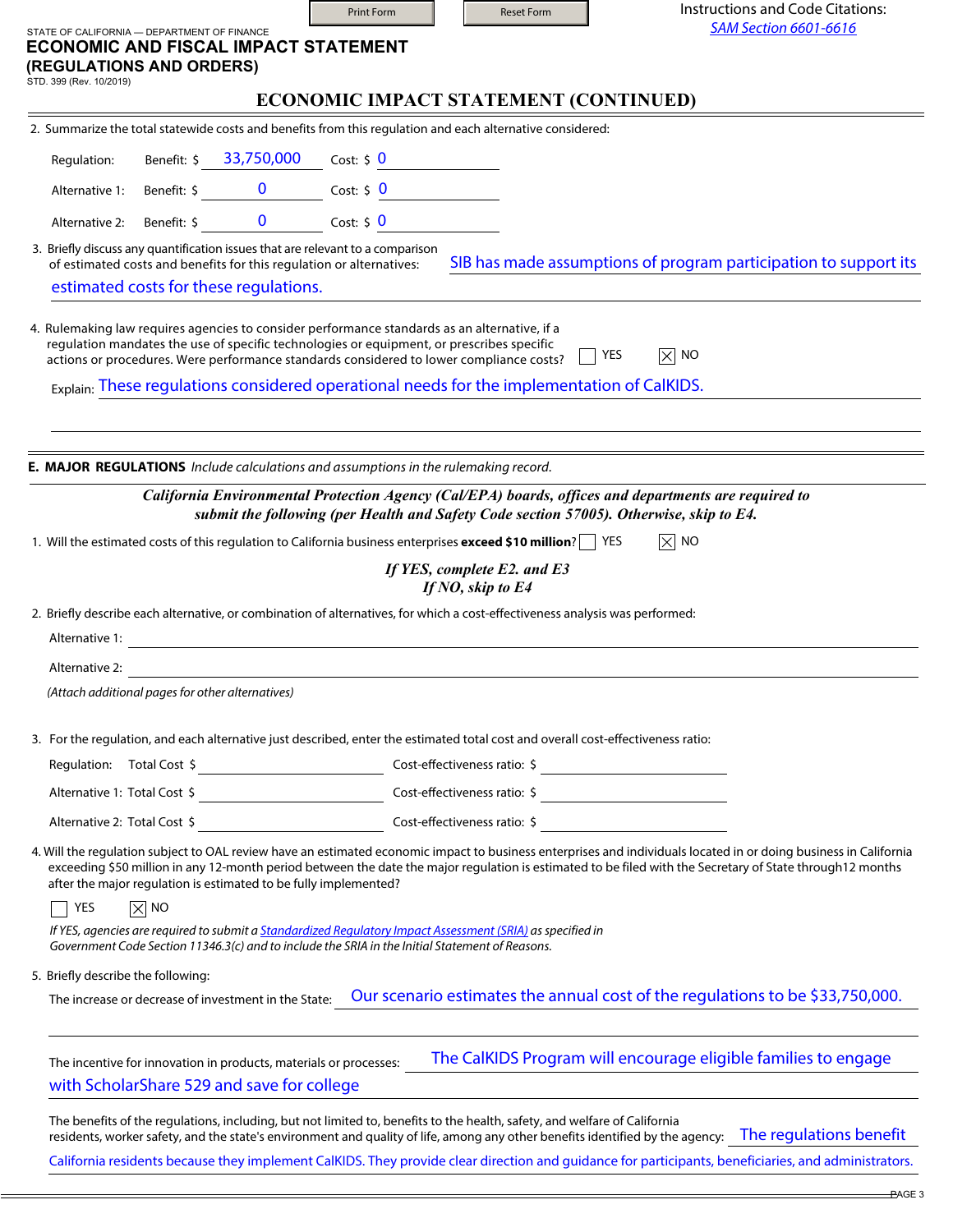|                                                                                                                                                                                                                                               | Print Form                                                                                                             | <b>Reset Form</b>                                                                                                                                                                                                                                                                                                                                                    | Instructions and Code Citations:<br><b>SAM Section 6601-6616</b>                                                                                                                                                               |
|-----------------------------------------------------------------------------------------------------------------------------------------------------------------------------------------------------------------------------------------------|------------------------------------------------------------------------------------------------------------------------|----------------------------------------------------------------------------------------------------------------------------------------------------------------------------------------------------------------------------------------------------------------------------------------------------------------------------------------------------------------------|--------------------------------------------------------------------------------------------------------------------------------------------------------------------------------------------------------------------------------|
| STATE OF CALIFORNIA - DEPARTMENT OF FINANCE<br>ECONOMIC AND FISCAL IMPACT STATEMENT                                                                                                                                                           |                                                                                                                        |                                                                                                                                                                                                                                                                                                                                                                      |                                                                                                                                                                                                                                |
| (REGULATIONS AND ORDERS)<br>STD. 399 (Rev. 10/2019)                                                                                                                                                                                           |                                                                                                                        |                                                                                                                                                                                                                                                                                                                                                                      |                                                                                                                                                                                                                                |
|                                                                                                                                                                                                                                               |                                                                                                                        | <b>FISCAL IMPACT STATEMENT</b>                                                                                                                                                                                                                                                                                                                                       |                                                                                                                                                                                                                                |
| current year and two subsequent Fiscal Years.                                                                                                                                                                                                 |                                                                                                                        |                                                                                                                                                                                                                                                                                                                                                                      | A. FISCAL EFFECT ON LOCAL GOVERNMENT Indicate appropriate boxes 1 through 6 and attach calculations and assumptions of fiscal impact for the                                                                                   |
| 1. Additional expenditures in the current State Fiscal Year which are reimbursable by the State. (Approximate)<br>(Pursuant to Section 6 of Article XIII B of the California Constitution and Sections 17500 et seq. of the Government Code). |                                                                                                                        |                                                                                                                                                                                                                                                                                                                                                                      |                                                                                                                                                                                                                                |
| \$                                                                                                                                                                                                                                            |                                                                                                                        |                                                                                                                                                                                                                                                                                                                                                                      |                                                                                                                                                                                                                                |
| a. Funding provided in                                                                                                                                                                                                                        |                                                                                                                        |                                                                                                                                                                                                                                                                                                                                                                      |                                                                                                                                                                                                                                |
| Budget Act of entitled a series or Chapter                                                                                                                                                                                                    |                                                                                                                        | the control of the control of the control of the control of the control of the control of                                                                                                                                                                                                                                                                            | Statutes of The Contract of The Contract of The Contract of The Contract of The Contract of The Contract of The Contract of The Contract of The Contract of The Contract of The Contract of The Contract of The Contract of Th |
| b. Funding will be requested in the Governor's Budget Act of                                                                                                                                                                                  |                                                                                                                        |                                                                                                                                                                                                                                                                                                                                                                      |                                                                                                                                                                                                                                |
|                                                                                                                                                                                                                                               | Fiscal Year:                                                                                                           | $\mathcal{L}=\frac{1}{2} \sum_{i=1}^{n} \frac{1}{2} \sum_{i=1}^{n} \frac{1}{2} \sum_{i=1}^{n} \frac{1}{2} \sum_{i=1}^{n} \frac{1}{2} \sum_{i=1}^{n} \frac{1}{2} \sum_{i=1}^{n} \frac{1}{2} \sum_{i=1}^{n} \frac{1}{2} \sum_{i=1}^{n} \frac{1}{2} \sum_{i=1}^{n} \frac{1}{2} \sum_{i=1}^{n} \frac{1}{2} \sum_{i=1}^{n} \frac{1}{2} \sum_{i=1}^{n} \frac{1}{2} \sum_{$ |                                                                                                                                                                                                                                |
| 2. Additional expenditures in the current State Fiscal Year which are NOT reimbursable by the State. (Approximate)                                                                                                                            |                                                                                                                        |                                                                                                                                                                                                                                                                                                                                                                      |                                                                                                                                                                                                                                |
| (Pursuant to Section 6 of Article XIII B of the California Constitution and Sections 17500 et seq. of the Government Code).                                                                                                                   |                                                                                                                        |                                                                                                                                                                                                                                                                                                                                                                      |                                                                                                                                                                                                                                |
| \$                                                                                                                                                                                                                                            |                                                                                                                        |                                                                                                                                                                                                                                                                                                                                                                      |                                                                                                                                                                                                                                |
| Check reason(s) this regulation is not reimbursable and provide the appropriate information:<br>a. Implements the Federal mandate contained in                                                                                                |                                                                                                                        |                                                                                                                                                                                                                                                                                                                                                                      |                                                                                                                                                                                                                                |
|                                                                                                                                                                                                                                               |                                                                                                                        |                                                                                                                                                                                                                                                                                                                                                                      |                                                                                                                                                                                                                                |
| b. Implements the court mandate set forth by the                                                                                                                                                                                              |                                                                                                                        |                                                                                                                                                                                                                                                                                                                                                                      | Court.                                                                                                                                                                                                                         |
| Case of:                                                                                                                                                                                                                                      |                                                                                                                        |                                                                                                                                                                                                                                                                                                                                                                      | VS.                                                                                                                                                                                                                            |
| c. Implements a mandate of the people of this State expressed in their approval of Proposition No.                                                                                                                                            |                                                                                                                        |                                                                                                                                                                                                                                                                                                                                                                      |                                                                                                                                                                                                                                |
| Date of Election:                                                                                                                                                                                                                             |                                                                                                                        |                                                                                                                                                                                                                                                                                                                                                                      |                                                                                                                                                                                                                                |
| d. Issued only in response to a specific request from affected local entity(s).                                                                                                                                                               |                                                                                                                        |                                                                                                                                                                                                                                                                                                                                                                      |                                                                                                                                                                                                                                |
| Local entity(s) affected:                                                                                                                                                                                                                     | <u> 1980 - Johann Barbara, martxa alemaniar amerikan a</u>                                                             |                                                                                                                                                                                                                                                                                                                                                                      |                                                                                                                                                                                                                                |
|                                                                                                                                                                                                                                               |                                                                                                                        |                                                                                                                                                                                                                                                                                                                                                                      |                                                                                                                                                                                                                                |
| e. Will be fully financed from the fees, revenue, etc. from:                                                                                                                                                                                  |                                                                                                                        |                                                                                                                                                                                                                                                                                                                                                                      |                                                                                                                                                                                                                                |
| Authorized by Section:                                                                                                                                                                                                                        | <u>of the set of the set of the set of the set of the set of the set of the set of the set of the set of the set o</u> |                                                                                                                                                                                                                                                                                                                                                                      | <u> 1980 - Johann Barbara, martxa eta politikar</u><br>Code;                                                                                                                                                                   |
| f. Provides for savings to each affected unit of local government which will, at a minimum, offset any additional costs to each;                                                                                                              |                                                                                                                        |                                                                                                                                                                                                                                                                                                                                                                      |                                                                                                                                                                                                                                |
| g. Creates, eliminates, or changes the penalty for a new crime or infraction contained in                                                                                                                                                     |                                                                                                                        |                                                                                                                                                                                                                                                                                                                                                                      |                                                                                                                                                                                                                                |
| 3. Annual Savings. (approximate)                                                                                                                                                                                                              |                                                                                                                        |                                                                                                                                                                                                                                                                                                                                                                      |                                                                                                                                                                                                                                |
| \$<br><u> 1990 - Johann Barbara, martin a</u>                                                                                                                                                                                                 |                                                                                                                        |                                                                                                                                                                                                                                                                                                                                                                      |                                                                                                                                                                                                                                |
| 4. No additional costs or savings. This regulation makes only technical, non-substantive or clarifying changes to current law regulations.                                                                                                    |                                                                                                                        |                                                                                                                                                                                                                                                                                                                                                                      |                                                                                                                                                                                                                                |
| 5. No fiscal impact exists. This regulation does not affect any local entity or program.<br>⋉                                                                                                                                                 |                                                                                                                        |                                                                                                                                                                                                                                                                                                                                                                      |                                                                                                                                                                                                                                |
| 6. Other. Explain                                                                                                                                                                                                                             |                                                                                                                        |                                                                                                                                                                                                                                                                                                                                                                      |                                                                                                                                                                                                                                |